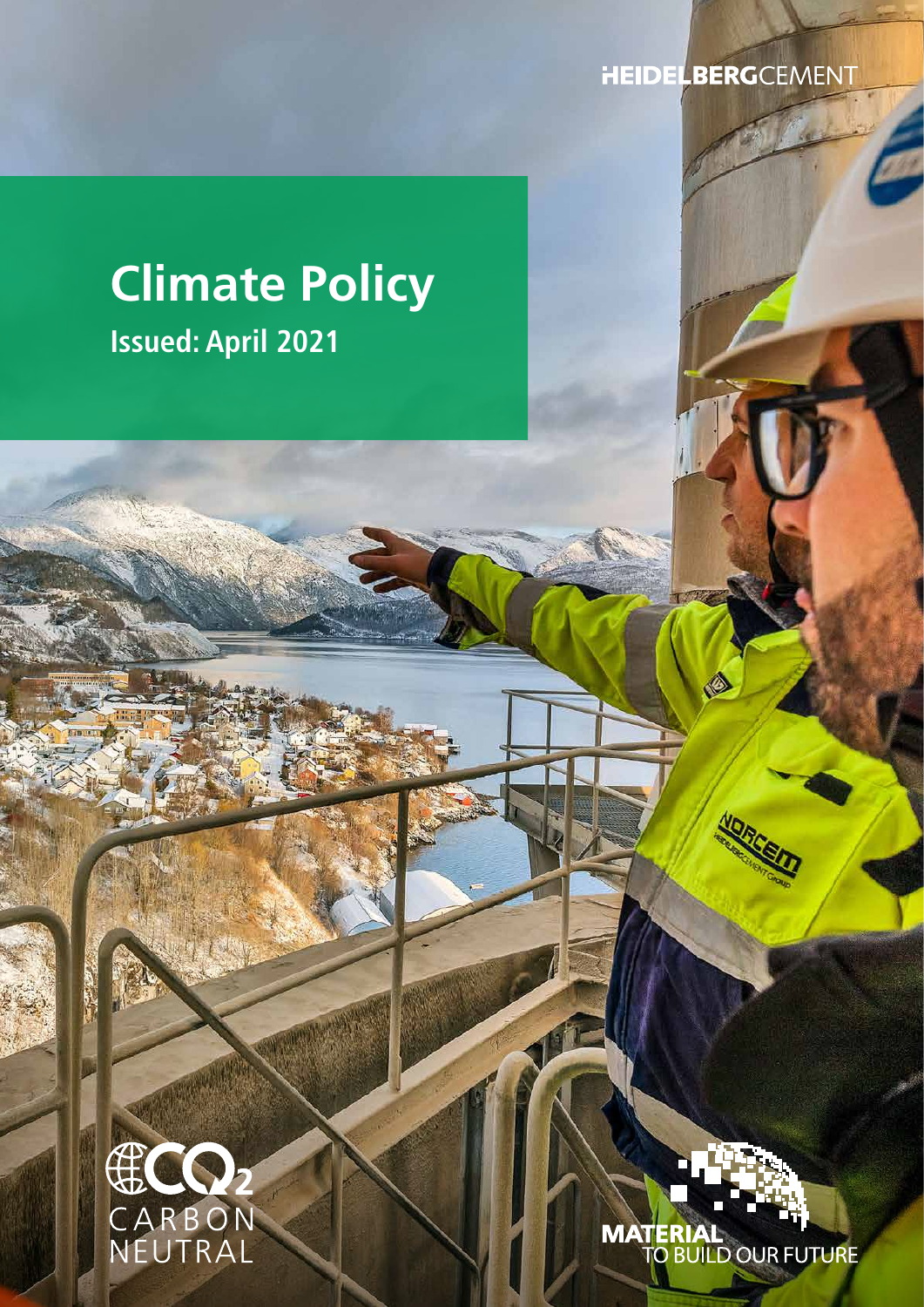### **Climate Policy**

HeidelbergCement recognises that global climate change is a key challenge for our society, and we support the aim of the UNFCCC Paris Agreement to limit global warming to well below 2°C. We accept our responsibility to continuously reduce the carbon footprint of our production processes so that we will be able to provide carbon-neutral concrete to all of our customers latest by 2050.

HeidelbergCement cooperates proactively with policy makers, communities, sectoral business partners and other stakeholders to create the appropriate framework conditions to support the implementation of sustainable solutions for climate change mitigation and adaptation. We have established governance structures that assign responsibility for sustainability and climate protection, including target achievement, to one member of the Managing Board who also oversees the comprehensive implementation of this policy.

## **Alignment**

HeidelbergCement advocates for global level playing field conditions to enhance effective responses to climate change, based on sectoral and local action. We have set our own binding targets and will continue to cooperate closely with industry peers as well as competent advisors and suppliers to reduce the carbon emissions of our industry. At the same time, we are strengthening our cooperation with associations across our product value chain to move toward net zero carbon buildings by 2050.

As a supporter of the TCFD process, we integrate transparent disclosure on climate changerelated risks and opportunities into our corporate annual reporting formats.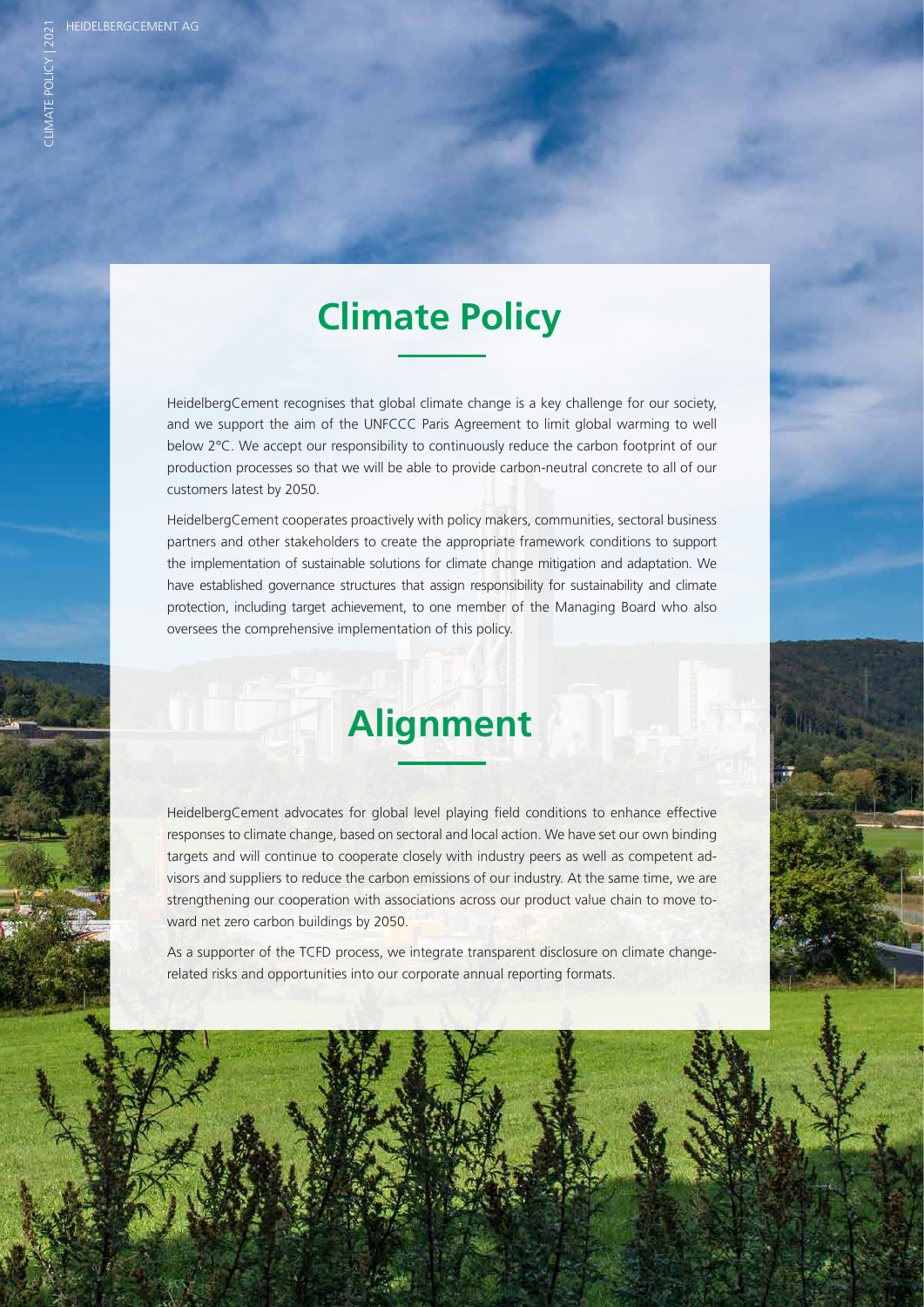### **Actions**

#### Direct Carbon Emissions from Production 1

We reduce Scope 1 carbon emissions from our cement production operations to less than 500 kg per tonne of cementitious material by 2030.

We reduce combustion-related emissions from clinker production by doubling the alternative fuel rate by 2030 compared to 2018, to further substitute fossil fuels.

#### Indirect Carbon Emissions and Efficiency 2

We reduce our Scope 2 carbon emissions by 65% by 2030 compared to 2016.

We continuously act to improve energy conservation and efficiency in all our operations, including the recovery of waste heat. We invest directly in renewable electrical energy generation and support congeneric external investments through participation in long-term partnership agreements.

#### Acquired Carbon Emissions from Products and Services 3

We reduce Scope 3 carbon emissions from the clinker and cement products purchased from external suppliers, by advising and supporting them to meet the same product specific carbon footprint as we achieve in our own production facilities.

To reduce the supply and transport-related greenhouse gas emissions of our finished products and to support the decarbonation of relevant industries, we engage with all of our partners along the whole value chain.

#### Research & Development 4

We invest in Research & Development of new technologies for the mitigation of process carbon emissions from clinker production, such as Carbon Capture, Utilisation and Storage.

Our R&D efforts to develop innovative low-carbon production technologies and products receive highest priority. This also comprises the enhanced use of recycled concrete throughout the whole production value chain in order to conserve natural resources and support our goal of providing carbon-neutral concrete to all of our customers by 2050 at the latest.

#### Productivity Improvement of Construction Processes 5

We support the development of innovative technologies and solutions to improve the productivity of construction processes, the extended use of buildings and infrastructure, the recycling of decommissioned materials and by this contribute to minimizing the wastage of valuable construction materials.

#### Reliable Business Conditions 6

We will continue to advocate for a predictable and reliable legislative environment that supports the introduction of sustainably produced and performing building materials and fosters the transition towards a climate-neutral society.